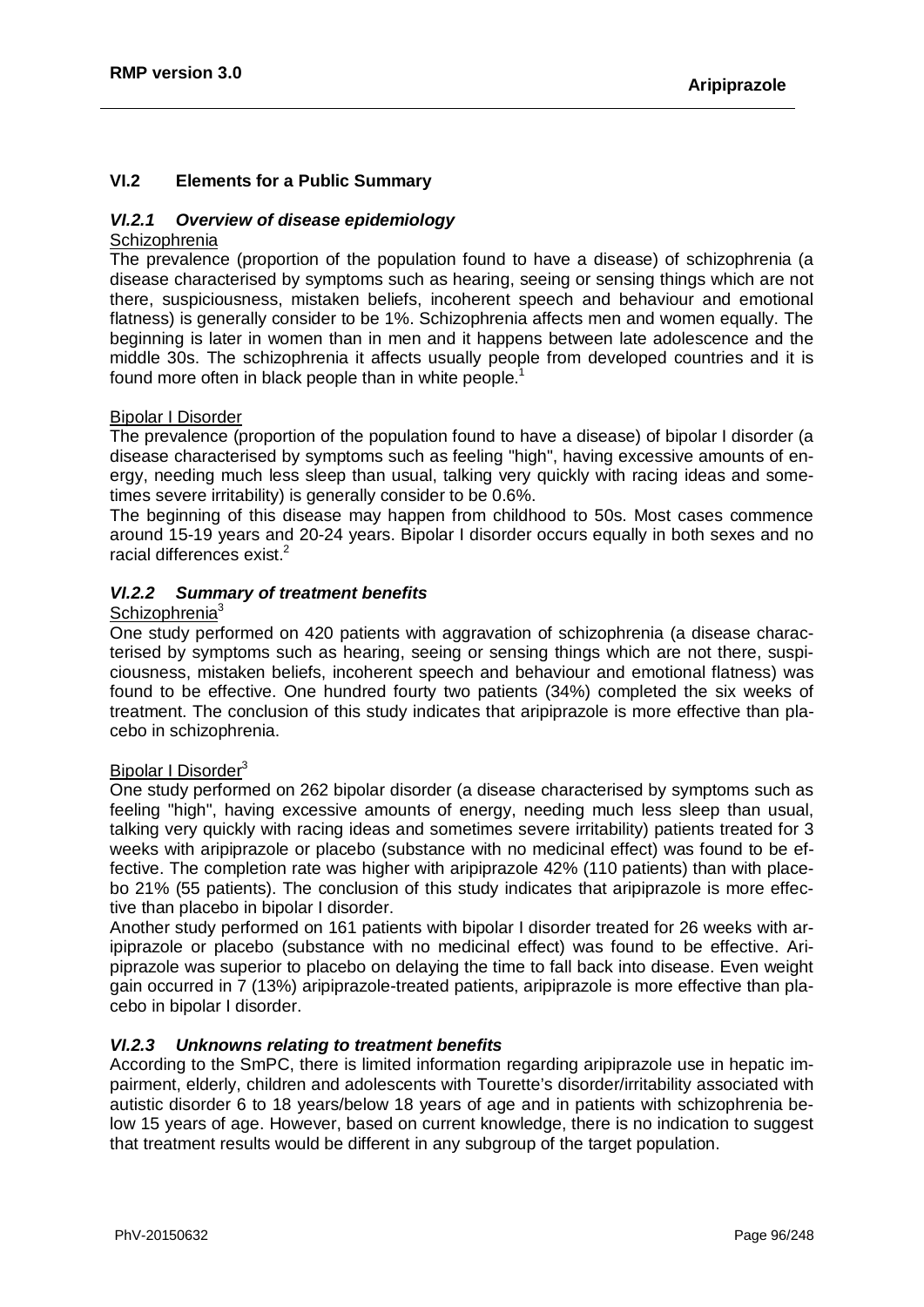## *VI.2.4 Summary of safety concerns*

## **Important identified risks**

| <b>Risk</b>                         | What is known                                         | <b>Preventability</b>     |  |
|-------------------------------------|-------------------------------------------------------|---------------------------|--|
| irregular<br>muscle<br>Involuntary, | Caution is needed for ado-                            | Yes, by monitoring<br>for |  |
| movements, especially in the        | lescents aged 13 years and                            | early symptoms.<br>Dose   |  |
| face (extrapyramidal symptoms,      | older with symptoms such as                           | reduction may be consid-  |  |
| including tardive dyskinesia)       | feeling "high", having exces-                         | ered.                     |  |
|                                     | of energy,<br>amounts<br>sive                         |                           |  |
|                                     | needing much less sleep                               |                           |  |
|                                     | than usual, talking very quick-                       |                           |  |
|                                     | ly with racing ideas and                              |                           |  |
|                                     | sometimes severe irritability                         |                           |  |
|                                     | to not overcome the daily                             |                           |  |
|                                     | dose because involuntary,                             |                           |  |
|                                     | irregular muscle movements,                           |                           |  |
|                                     | especially in the face can ap-                        |                           |  |
|                                     | pear. In this case, the dose                          |                           |  |
|                                     | may be decreased and the<br>patient needs to be under |                           |  |
|                                     | observation.                                          |                           |  |
|                                     | New-born babies, of mothers                           |                           |  |
|                                     | that have used aripiprazole in                        |                           |  |
|                                     | the last three months of their                        |                           |  |
|                                     | pregnancy may experience                              |                           |  |
|                                     | shaking,<br>stiffness<br>muscle                       |                           |  |
|                                     | and/or weakness.                                      |                           |  |
| stiff<br>High<br>fever,<br>muscles, | Caution is needed for pa-                             | Yes, by monitoring for    |  |
| changes in pulse, heart rate and    | tients who suffer from muscle                         | early symptoms and stop-  |  |
| blood pressure (Neuroleptic Ma-     | stiffness or inflexibility with                       | ping the treatment when   |  |
| lignant Syndrome)                   | high fever, sweating, altered                         | symptoms appear.          |  |
|                                     | mental status, or very rapid                          |                           |  |
|                                     | or irregular heartbeat.                               |                           |  |

## **Important potential risks**

| <b>Risk</b>                                                                                                                    | What is known (Including reason why it is considered<br>a potential risk)                                                                                                                                                                                                                                                                                                                   |
|--------------------------------------------------------------------------------------------------------------------------------|---------------------------------------------------------------------------------------------------------------------------------------------------------------------------------------------------------------------------------------------------------------------------------------------------------------------------------------------------------------------------------------------|
| Convulsions (seizures)                                                                                                         | Caution is needed for patients taking aripiprazole if they<br>have a history of seizures.                                                                                                                                                                                                                                                                                                   |
| High blood sugars (hypergly-<br>caemia/diabetes)                                                                               | Caution is needed for patients taking aripiprazole if they<br>have high blood sugar (characterised by symptoms such<br>as excessive thirst, passing of large amounts of urine, in-<br>crease in appetite, and feeling weak) or a family history of<br>diabetes. Ketoacidosis (ketones in blood and urine), coma<br>and death have been reported in patients treated with ari-<br>piprazole. |
| Suicide-related events                                                                                                         | During treatment with aripiprazole, the patient may have<br>thoughts or feelings about hurting himself. Suicidal<br>thoughts and behaviours have been reported.                                                                                                                                                                                                                             |
| fainting<br>Light-headedness<br>or<br>when rising too quickly from sit-<br>ting or lying position (orthostatic<br>hypotension) | Some people using aripiprazole may feel dizzy, especially<br>when getting up from a lying or sitting position.                                                                                                                                                                                                                                                                              |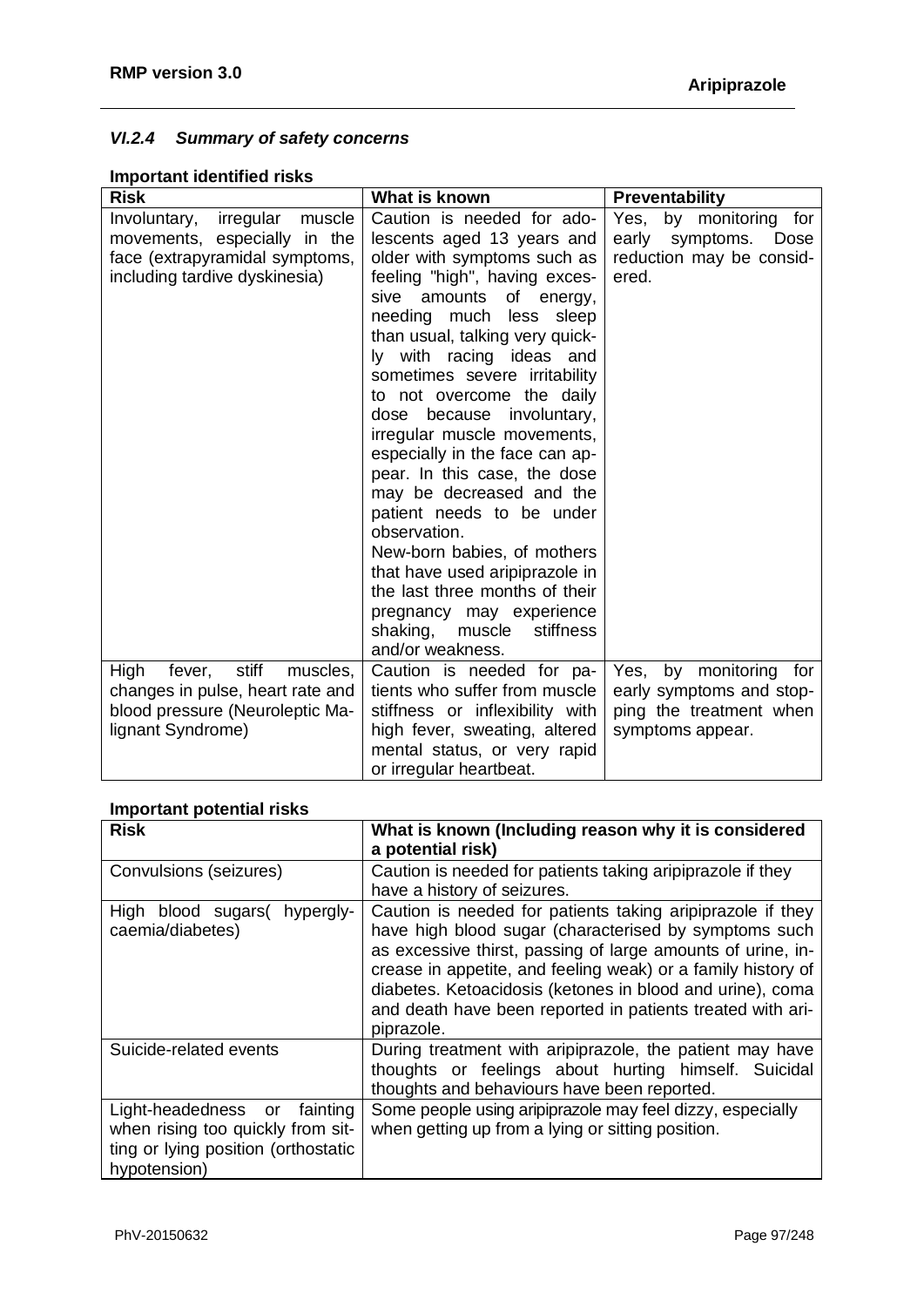| <b>Risk</b>                                                  | What is known (Including reason why it is considered<br>a potential risk)                                                  |
|--------------------------------------------------------------|----------------------------------------------------------------------------------------------------------------------------|
| Abnormal amount of the lipids in<br>the blood (dyslipidemia) | No medical important differences in lipid levels are report-<br>ed in studies made in patients taking aripiprazole or pla- |
|                                                              | cebo (substance with no medicinal effect).                                                                                 |

# **Missing information**

| <b>Risk</b>                    | What is known                                                                                                            |
|--------------------------------|--------------------------------------------------------------------------------------------------------------------------|
| Limited information on use in  | The doctor has to be informed if the patient becomes preg-                                                               |
| pregnant women (Safety in      | nant or intends to become pregnant during treatment with                                                                 |
| pregnancy and lactation)       | aripiprazole because it can cause harm to the developing                                                                 |
|                                | baby when administered to pregnant women.                                                                                |
|                                | Newborn babies, of mothers that have used aripiprazole in                                                                |
|                                | the last trimester (last three months of their pregnancy) may                                                            |
|                                | experience shaking, muscle stiffness and/or weakness,                                                                    |
|                                | sleepiness, agitation, breathing problems, and difficulty in                                                             |
|                                | feeding. In this case, the doctor should be announced.                                                                   |
|                                | Women taking aripiprazole should not breastfeed because                                                                  |
|                                | the medicine is crossing in the milk.                                                                                    |
| Limited information on use in  | The patients with schizophrenia (disease characterised by                                                                |
| children<br>and<br>adolescents | symptoms such as hearing, seeing or sensing things which                                                                 |
| (Safety in paediatrics)        | are not there, suspiciousness, mistaken beliefs, incoherent                                                              |
|                                | speech and behaviour and emotional flatness) below 15                                                                    |
|                                | years of age should not take aripiprazole because safety and                                                             |
|                                | efficacy effects have not been demonstrated. The patients                                                                |
|                                | with manic episodes in Bipolar I Disorder (a condition with<br>symptoms such as feeling "high", having excessive amounts |
|                                | of energy, needing much less sleep than usual, talking very                                                              |
|                                | quickly with racing ideas and sometimes severe irritability)                                                             |
|                                | below 13 years of age should not use aripiprazole due to risk                                                            |
|                                | of experiencing adverse events and should not take more                                                                  |
|                                | than 30 mg every day because adverse events can occur.                                                                   |
|                                | Children and adolescents aged below 18 years with irritability                                                           |
|                                | associated with autistic disorder (condition characterised by                                                            |
|                                | symptoms such as aggression, tantrums, rapidly changing                                                                  |
|                                | moods and self-injurious behavior) should not take aripipra-                                                             |
|                                | zole because safety and efficacy effects have not been                                                                   |
|                                | demonstrated.                                                                                                            |
|                                | Children and adolescents 6 to 18 years with tics (sudden,                                                                |
|                                | repetitive, nonrhythmic movements that involves discrete                                                                 |
|                                | muscle groups) and associated with Tourette's disorder                                                                   |
|                                | (condition characterised by multiple physical (motor) tics and                                                           |
|                                | at least one vocal (phonic) tic) should not take aripiprazole                                                            |
|                                | because safety and efficacy effects have not been demon-                                                                 |
|                                | strated.                                                                                                                 |
|                                | Studies involving adolescents aged 13 years and older with                                                               |
|                                | schizophrenia have been conducted. Some reactions were                                                                   |
|                                | reported more frequently in adolescents receiving aripipra-                                                              |
|                                | zole than in adults: somnolence/sedation, extrapyramidal                                                                 |
|                                | disorders (involuntary, irregular muscle movements, espe-                                                                |
|                                | cially in the face), dry mouth, increased appetite, orthostatic                                                          |
|                                | hypotension (light-headedness or fainting when rising too                                                                |
|                                | quickly from sitting or lying position). Low serum prolactin                                                             |
|                                | levels in adolescents seem to be higher in males than in fe-                                                             |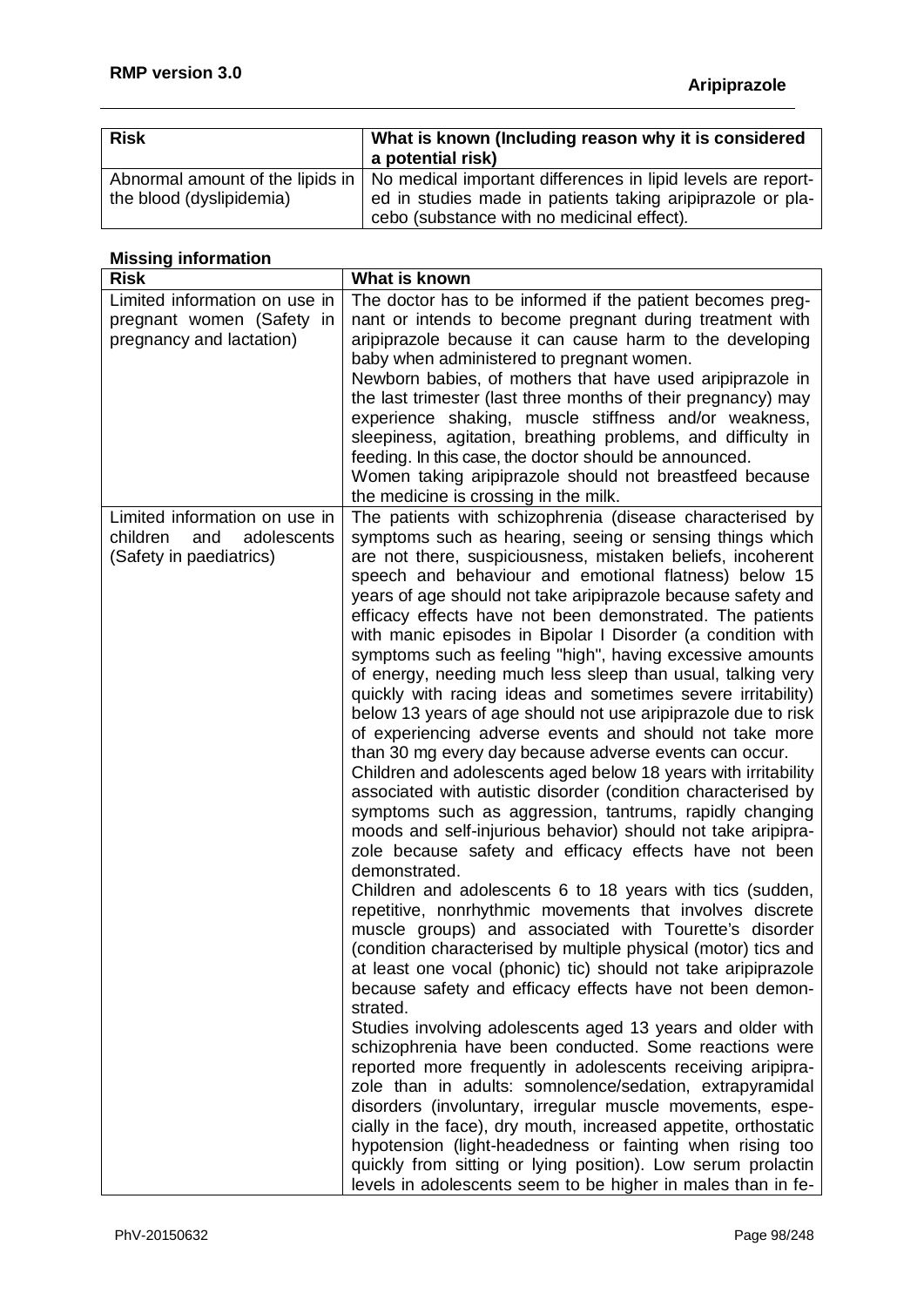| <b>Risk</b> | What is known                                                                                                                                                                                                                                                                                                                                 |
|-------------|-----------------------------------------------------------------------------------------------------------------------------------------------------------------------------------------------------------------------------------------------------------------------------------------------------------------------------------------------|
|             | males.<br>Regarding manic episodes in Bipolar I Disorder, the adverse<br>events are similar in adults and adolescents aged 13 years<br>and older.<br>Studies involving adolescents with Tourette's disorder has<br>been conducted. No long term data are available regarding<br>the safety and the efficacy of aripiprazole in this disorder. |

#### *VI.2.5 Summary of risk minimisation measures by safety concern*

All medicines have a Summary of Product Characteristics (SmPC) which provides physicians, pharmacists and other health care professionals with details on how to use the medicine, the risks and recommendations for minimising them. An abbreviated version of this in lay language is provided in the form of the package leaflet (PL). The measures in these documents are known as routine risk minimisation measures.

This medicine has special conditions and restrictions for its safe and effective use (additional risk minimisation measures). How they are implemented in each country however will depend upon agreement between the manufacturer and the national authorities. These additional risk minimisation measures are for the following risks:

## **Involuntary, irregular muscle movements, especially in the face (extrapyramidal symptoms, including tardive dyskinesia)**

## **Healthcare Professional and patient education**

## Objective and rationale:

To minimise the occurrence and to mitigate the impact of extrapyramidal symptoms by reinforcing the need for HCPs to carefully consider the indicated age range, dose and duration of treatment when prescribing aripiprazole to children with bipolar I disorder, and by helping patients be vigilant for specific adverse reactions.

Proposed action:

HCP brochure to be provided to prescribing physicians to clearly highlight the need to carefully consider the indicated age range, dose and duration of treatment before prescribing aripiprazole to a paediatric patient with bipolar I disorder. Furthermore, vigilance will be urged in the on-going evaluation of extrapyramidal symptoms.

Patient brochure will inform patients about the possible appearance of extrapyramidal symptoms, which are these symptoms and the importance of informing their HCP if any occur.

## **Weight gain**

#### **Healthcare Professional and patient education**

#### Objective and rationale:

To minimise the occurrence and to mitigate the impact of weight gain by reinforcing the need for HCPs to carefully consider the indicated age range, dose and duration of treatment when prescribing aripiprazole to children with bipolar I disorder, and by helping patients be vigilant for specific adverse reactions.

## Proposed action:

HCP brochure to be provided to prescribing physicians to clearly highlight the need to carefully consider the indicated age range, dose and duration of treatment before prescribing aripiprazole to a paediatric patient with bipolar I disorder. Furthermore, vigilance will be urged in the on-going evaluation of weight gain.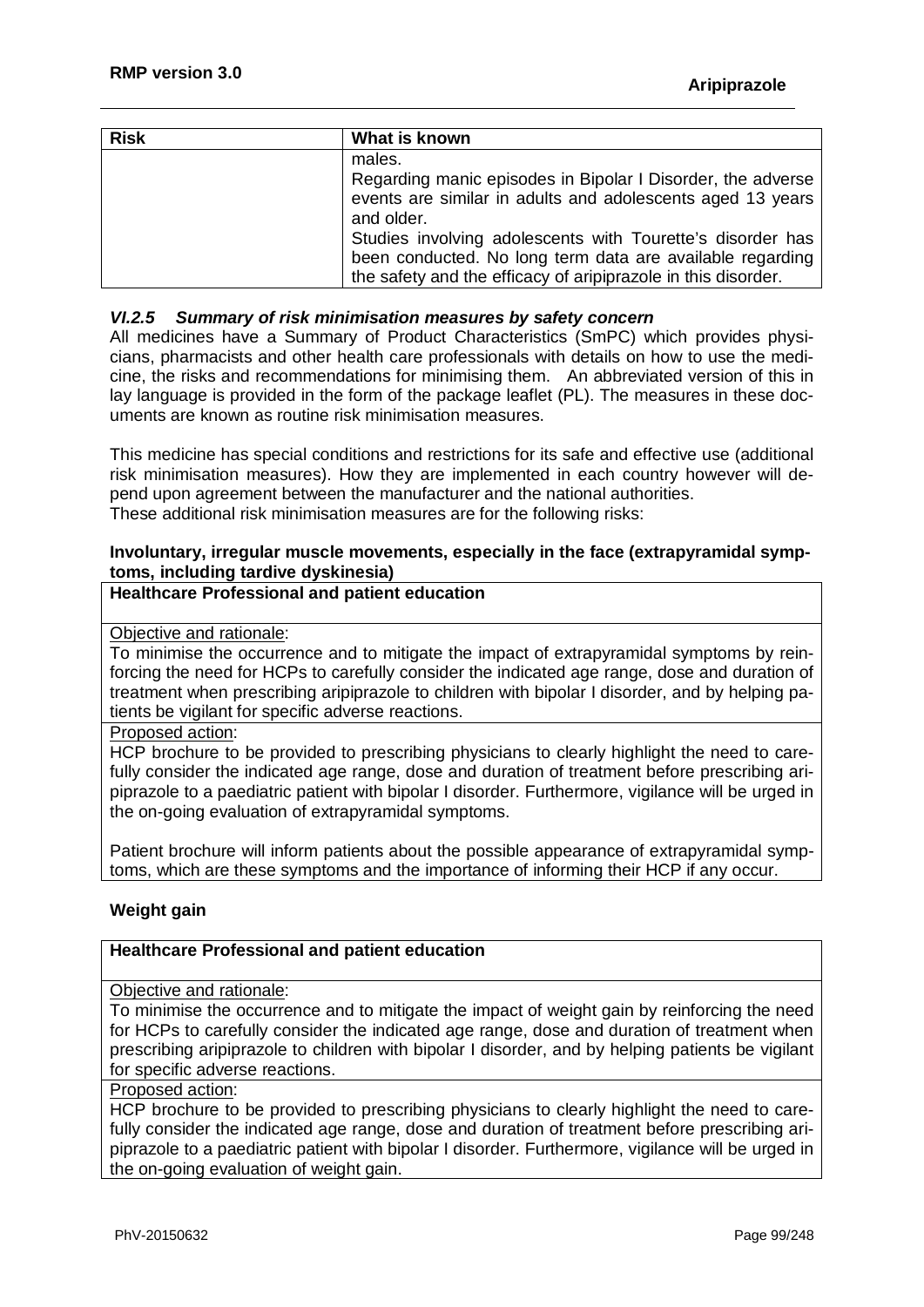## **Healthcare Professional and patient education**

Patient brochure will inform patients about the possible appearance of weight gain and the importance of informing their HCP if this occurs.

## **Sleepiness/tiredness (somnolence/fatigue) Healthcare Professional and patient education**

#### Objective and rationale:

To minimise the occurrence and to mitigate the impact of adverse events related to somnolence and fatigue by reinforcing the need for HCPs to carefully consider the indicated age range, dose and duration of treatment when prescribing aripiprazole to children with bipolar I disorder, and by helping patients be vigilant for specific adverse reactions.

#### Proposed action:

HCP brochure to be provided to prescribing physicians to clearly highlight the need to carefully consider the indicated age range, dose and duration of treatment before prescribing aripiprazole to a paediatric patient with bipolar I disorder. Furthermore, vigilance will be urged in the on-going evaluation of adverse events related to somnolence and fatigue.

Patient brochure will inform patients about the possible appearance of adverse events related to somnolence and fatigue and the importance of informing their HCP if this occurs.

## *VI.2.6 Planned post authorisation development plan*

No post-authorisation safety or efficacy studies are ongoing or are planned to be conducted for aripiprazole.

## *VI.2.7 Summary of changes to the Risk Management Plan over time*

Major changes to the Risk Management Plan over time

| <b>Version</b> | <b>Date</b> | <b>Safety Concerns</b>                                                                                                                                                                                                                                                                                                                                                                                                                                                                                | <b>Comment</b> |
|----------------|-------------|-------------------------------------------------------------------------------------------------------------------------------------------------------------------------------------------------------------------------------------------------------------------------------------------------------------------------------------------------------------------------------------------------------------------------------------------------------------------------------------------------------|----------------|
| 1.0            | 02-06-2014  | Extrapyramidal symp-<br>toms, including tardive<br>dyskinesia<br>Neuroleptic Malignant<br>Syndrome<br><b>Seizures</b><br>Hyperglycaemia/diabetes<br>Suicide-related events<br>Orthostatic hypotension<br>Dyslipidemia<br>Weight gain<br>Somnolence/fatigue<br>Cardiovascular-related<br>disorders<br>Conduction abnormali-<br>ties<br>Low prolactin in paediat-<br>ric patients<br>Dysphagia (primarily ap-<br>plies to schizophrenia<br>population)<br>Use in patients with lac-<br>tose intolerance | Not approved   |